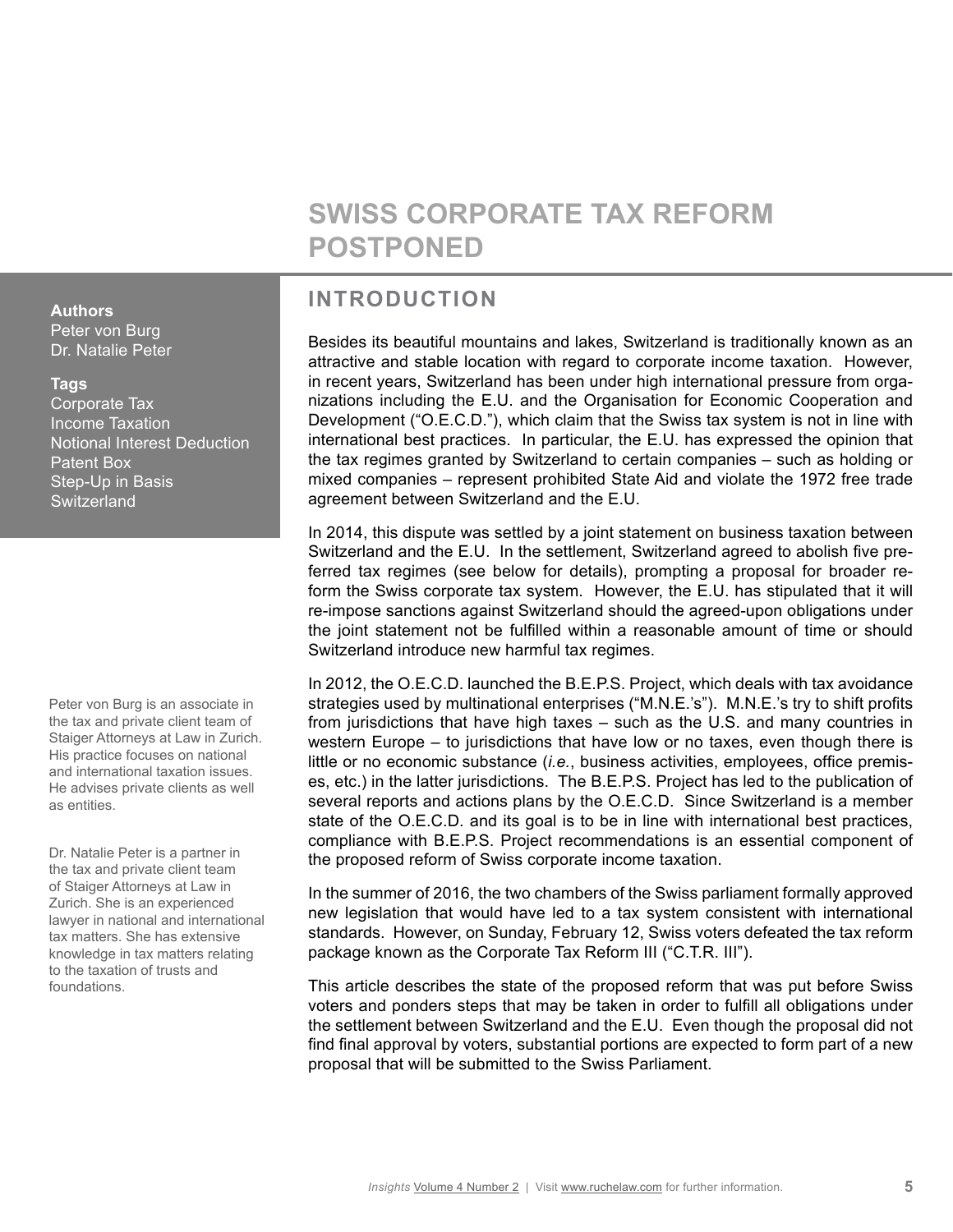# **CURRENT CORPORATE INCOME TAXATION IN SWITZERLAND**

Switzerland is comprised of 26 states (cantons). Taxes are levied at the Federal and cantonal/municipal levels. As a result, there is no standard tax rate since the cantonal/municipal rates differ. Federal corporate income tax is levied at a flat rate of 8.5% of net income. Since a company may deduct its taxes in the respective year, the effective Federal corporate income tax rate is approximately 7.8%. The aggregate effective income tax rate for Federal and cantonal/municipal taxes for ordinarily taxed companies – as opposed to preferred companies (see next paragraph) – varies from 12% to 24%, depending on the canton and municipality in which it will be taxed.

The current Swiss tax system provides for preferred tax regimes enabling certain companies (*i.e.*, holding, administrative, mixed, and principal companies and Swiss finance branches) to reduce their effective tax burdens significantly:

- Swiss holding companies are exempt from cantonal/municipal income taxes ("Holding Company Status"), provided they fulfill certain conditions:
	- At least two-thirds of the holding company's total assets must consist of substantial investments in participations, or at least two-thirds of the company's total income must be derived from such investments.
	- The company may, in general, not engage in an active business in Switzerland.
	- The company's statutory purpose is investing in subsidiaries.

Thus, a holding company typically receives dividend income and/or realizes capital gains. On a Federal level, holding companies may profit from a participation exemption on dividends and capital gains if certain conditions are satisfied (*i.e.*, at least 10% shareholding, or the value of the shares equals more than CHF 1,000,000 with respect to dividends). In practice, such dividends are typically 90%- to 95%-exempt from corporate income tax. As a result, Swiss holding companies are currently taxed marginally or not at all.

- If a Swiss company is engaged primarily (*i.e.*, a mixed company) or fully (*i.e.*, an administrative company) in activities abroad, income from non-Swiss sources may be taxed at substantially reduced rates at a cantonal/municipal level. These companies are typically used for the sales, financing, or holding of intellectual property ("I.P.") or other activities in relation with non-Swiss markets. Although there is no preferred tax rate on a Federal level, the overall corporate income tax rate can be reduced to approximately 8% to 10%.
	- In a principal company, functions, responsibilities, and risks of a group are centralized in one company while the distribution of products is carried out by group entities or agents. On a cantonal/municipal level, the above-mentioned rules regarding mixed companies apply. On a Federal level, foreign trading activities are allocated to the profit of the principal company. In other words, foreign profits may be shifted to Switzerland. On an aggregated level, these companies are able to reduce their corporate income tax rate to approximately 5% to 6%.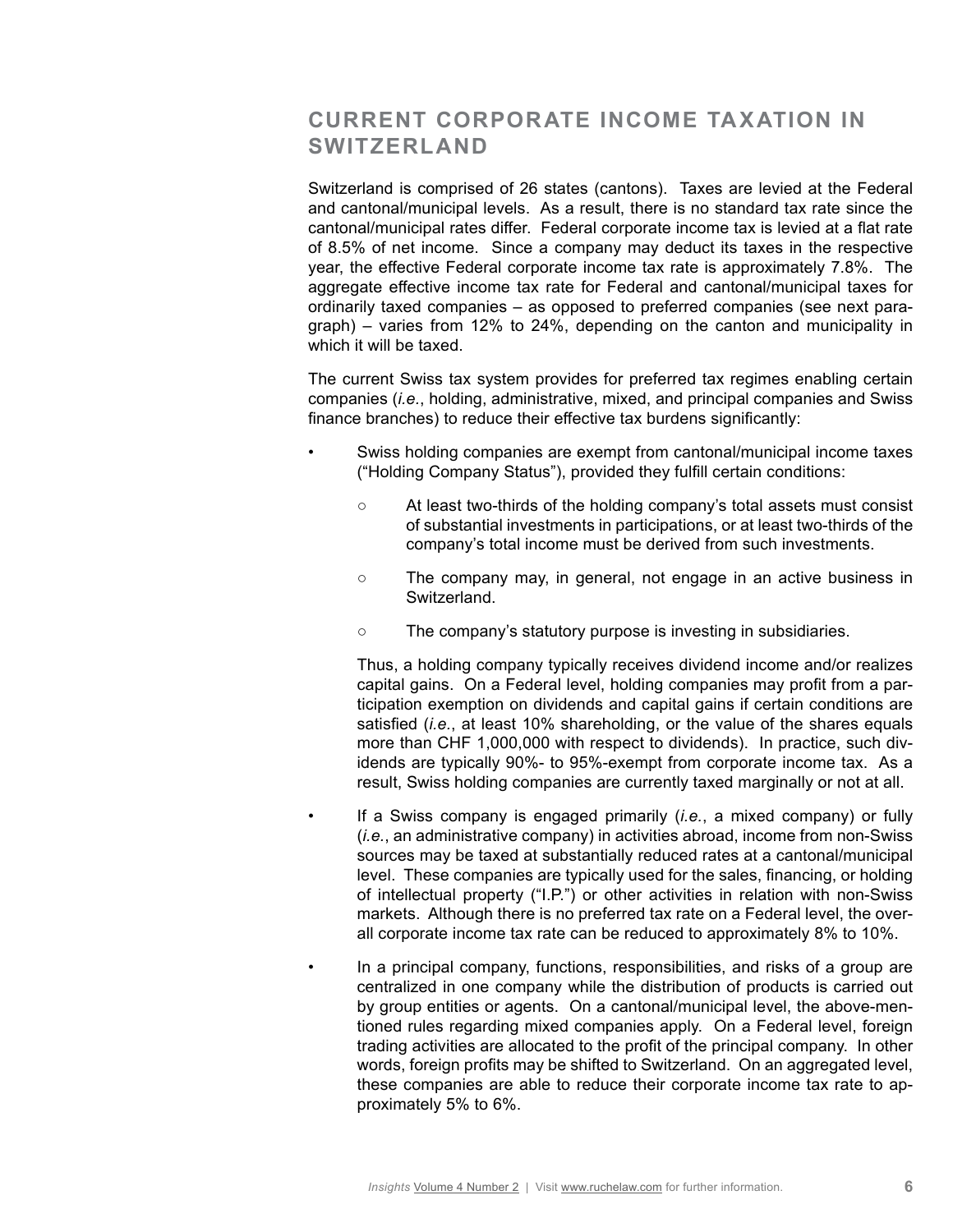• A branch of a foreign company providing finance services to group members may profit from qualifying as a Swiss finance branch for Federal tax purposes. On a cantonal level, the above-mentioned rules regarding mixed companies apply. Further, there is a deemed interest deduction on the cantonal and Federal level. On an aggregated level, these companies are able to reduce their corporate income tax rate to approximately 2% to 3%.

Due to the increase in international pressure, the Swiss government approved a new law – the C.T.R. III – in 2016, in order to adapt the Swiss corporate tax system to international standards. The tax reform was not only expected to be internationally acceptable, but it would also have allowed the Swiss tax system to remain one of the most competitive and attractive tax systems in Europe. Since companies benefiting from the above-mentioned tax regimes create jobs and demand for services, they contribute to Switzerland's economy. In addition, they pay a significant part of the overall corporate income and capital taxes. It is estimated that all companies benefiting from the outgoing preferred tax regimes pay approximately half of all direct Federal corporate income taxes collected in Switzerland. Therefore, the two of the main goals of the C.T.R. III were keeping these companies in Switzerland and attracting new companies to Switzerland.

## **CORPORATE TAX REFORM III**

Under the C.T.R. III, the above-mentioned preferred tax regimes would be abolished and holding, administrative, and mixed companies would be taxed at ordinary tax rates. Furthermore, the favorable principal allocation scheme and the Swiss finance branch taxation regime would be abolished on a Federal level. For Switzerland to remain attractive to companies profiting from these regimes, the C.T.R. III provided for a number of countermeasures. The cantons could then decide if and how the countermeasures would be implemented on a cantonal/municipal level.<sup>1</sup> Proposed measures regarding Federal and cantonal level taxation are outlined below.

### **Step-up Mechanism to Reveal Hidden Reserves**

During a transition period of five years, the cantons would have the option to impose a tax on the realization of undisclosed hidden reserves and self-generated goodwill (*i.e.*, a step-up in basis) at a special low tax rate, provided neither was taxable under the previous tax rules. Assets such as buildings or trademarks typically bear hidden reserves since the book value is lower than the actual fair market value. The special low tax rate would lead to a fair and predictable transition for companies formerly profiting from the preferred tax regimes.

A corporation's undisclosed hidden reserves and self-generated goodwill would be determined by the cantonal tax administrations at the time of enactment of the C.T.R. III. Companies transferring assets or functions from abroad to Switzerland would be permitted to disclose hidden reserves and self-generated goodwill in the tax balance sheet. The disclosed hidden reserves would be deductible in subsequent years according to the applicable tax depreciation rates. Goodwill could be amortized over a maximum period of ten years.

To illustrate the step-up mechanism, consider a Swiss company that is currently



<sup>1</sup> This substantial flexibility is a consequence of the Swiss concept of federalism.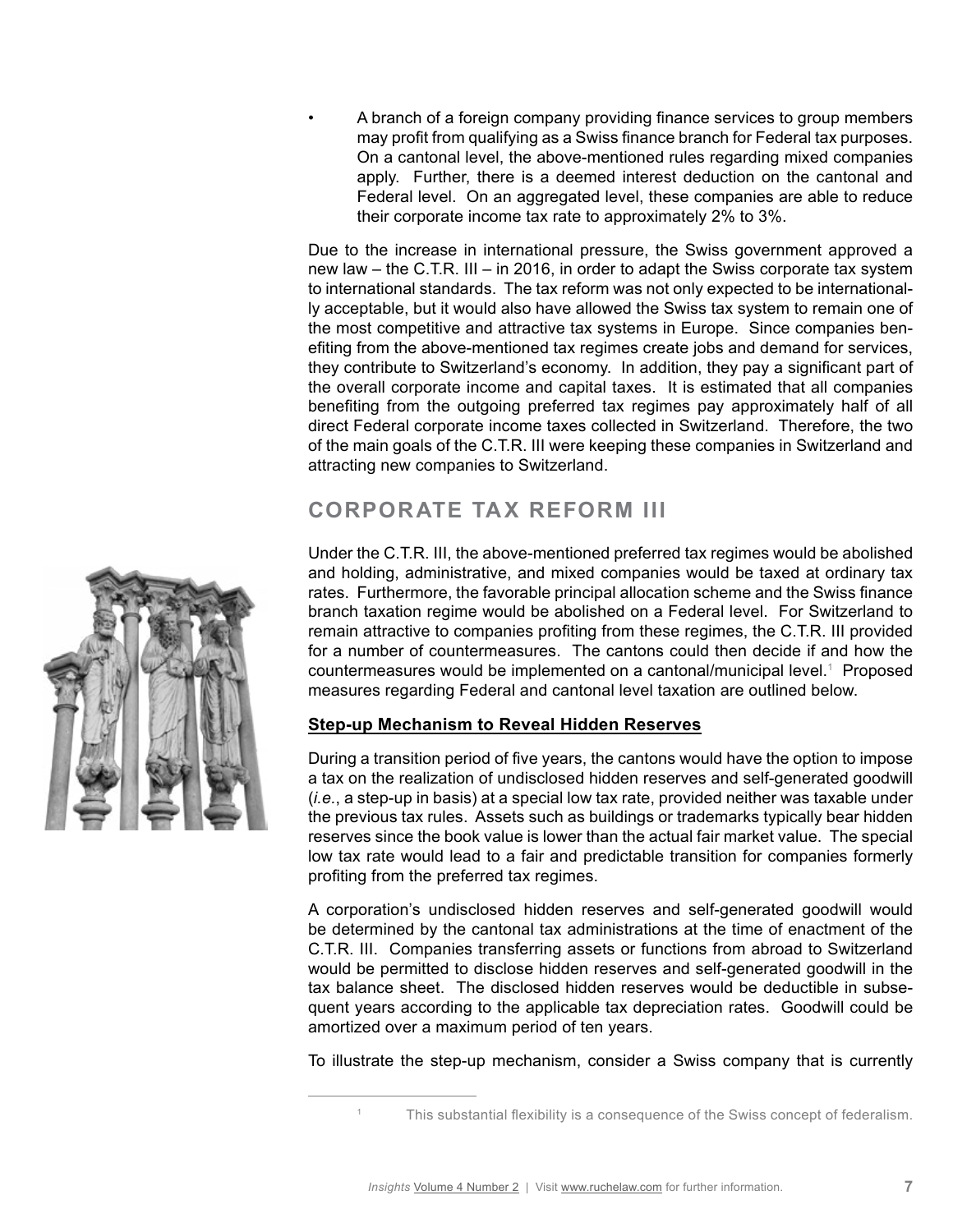benefiting from the tax regime as a mixed company, which divides its profits into a Swiss part and a foreign part. The average profits in the years 2016 to 2018 (*i.e.*, prior to the implementation of the reform) amount to CHF 8,000 for the Swiss part and CHF 2,000 for the foreign part, totaling CHF 10,000. Additionally, the company has CHF 40,000 in hidden reserves and CHF 100,000 in equity, totaling CHF 140,000 in equity including hidden reserves. Based on a two/one ratio of capitalized income (*i.e.*, average annual profits plus interest) to equity including hidden reserves, the tax administration would calculate a weighted company value. Assuming a 5% interest rate, this would result in a weighted company value of CHF 180,000.

|                                         | <b>SWISS</b> | <b>FOREIGN</b> | <b>TOTAL</b> |
|-----------------------------------------|--------------|----------------|--------------|
| Average Profits 2016 to 2018            | CHF 8,000    | CHF 2,000      | CHF 10,000   |
| <b>Equity Including Hidden Reserves</b> |              |                | CHF 140,000  |
| <b>Weighted Company Value</b>           |              |                | CHF 180,000  |

As a next step, the tax administration would calculate the goodwill by taking the difference between the weighted company value and the equity including hidden reserves, resulting, in this example, in CHF 40,000 in goodwill.

Finally, the hidden reserves and the goodwill would be divided into a Swiss part and a foreign part according to the allocation of profits from the years 2016 to 2018 (*i.e.*, an 80/20 ratio). The Swiss part would be subject to a special (lower) tax rate. Further, the total hidden reserves and goodwill could be included in the future tax balance sheet and amortized over subsequent years.

|                                                          | <b>SWISS (80%)</b> | <b>FOREIGN (20%)</b> | <b>TOTAL</b> |
|----------------------------------------------------------|--------------------|----------------------|--------------|
| <b>Hidden Reserves</b>                                   | CHF 32,000         | CHF 8.000            | CHF 40,000   |
| Goodwill                                                 | CHF 32,000         | CHF 8,000            | CHF 40,000   |
| <b>Amount Taxed at Special Rates</b>                     | <b>CHF 64,000</b>  |                      |              |
| <b>Amount Taxed at Ordinary Rates</b>                    |                    | <b>CHF 16,000</b>    |              |
| <b>Amount Included in Future</b><br><b>Balance Sheet</b> |                    |                      | CHF 80,000   |

### **Introduction of Federal and (Optional) Cantonal Notional Interest Deductions**

While cantons would be given the option to introduce a deemed interest deduction on excessive shareholder's equity – known as a notional interest deduction ("N.I.D.") – such N.I.D. would be mandatory on a Federal level. This measure is intended to encourage companies with highly mobile financing functions to remain in Switzerland.

A similar concept is already used in European countries such as Belgium and Luxembourg. For the time being, the N.I.D. has not been addressed as a harmful tax practice by the O.E.C.D. or E.U. However, in 2016, the U.S. Department of the Treasury issued a revised U.S. Model Income Tax Convention, which provides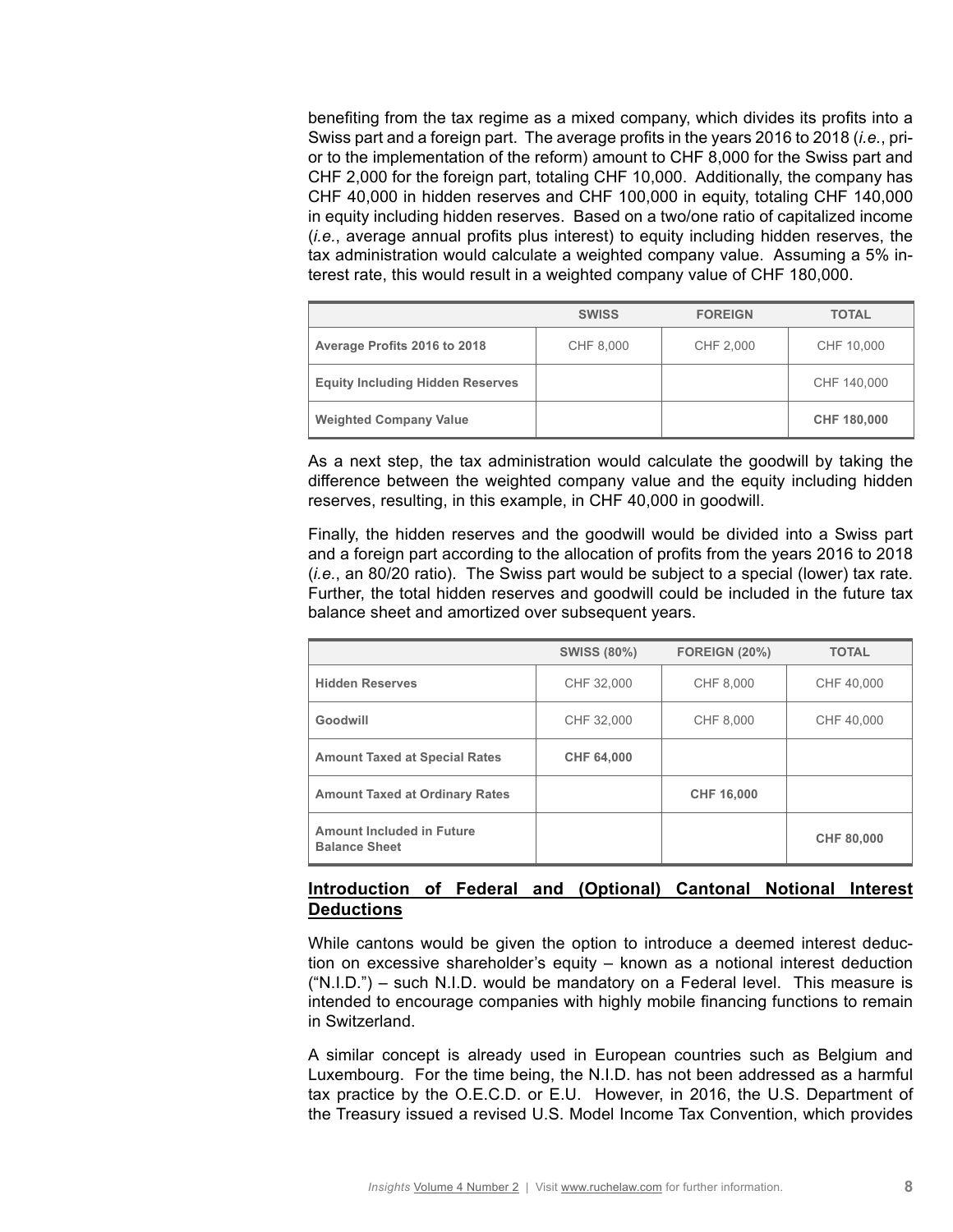that an N.I.D. may fall under the provisions of a preferred tax regime and will result in disadvantages with regard to U.S. withholding taxes. However, the currently applicable convention between the U.S. and Switzerland does not yet include such a clause.

To illustrate the application of the N.I.D., consider a Swiss company operating a power plant that has taxable equity of CHF 80,000,000. The balance sheet shows liquid assets of CHF 10,000,000 and real estate valued at CHF 90,000,000. The taxable profits for the given year amount to CHF 1,000,000.

The N.I.D. would be calculated taking the different types of assets into account. First, each type of asset would be linked to a base equity capital ratio determined by the tax administration. The assets of the company would also be weighted by a ratio determined by the tax administration. Since these ratios are not outlined in the C.T.R. III, assumptions will be used in the following example.

The asset ratio illustrates the risk linked to the asset in question and the equity needed for such assets. In the example, the estimated ratio of 55% shows that the tax administration requires equity of at least CHF 49,500,000 in order to finance the real estate.

| <b>ASSET</b>             | <b>VALUE</b>   | <b>ESTIMATED RATIO</b> | <b>BASE EQUITY</b> |
|--------------------------|----------------|------------------------|--------------------|
| <b>Liquid Assets</b>     | CHF 10,000,000 | $0\%$                  | CHF 0              |
| <b>Real Estate</b>       | CHF 90,000,000 | 55%                    | CHF 49,500,000     |
| <b>Total Base Equity</b> |                |                        | CHF 49,500,000     |

In the example, the Swiss company has an equity surplus of CHF 30,500,000. The notional interest rate would be based on the rate of return of a ten-year Federal government bond, which is currently 0%. For illustration purposes, we assume an N.I.D. rate of 1%. Therefore, the company could include a deduction of 1% of the surplus equity (*i.e.*, CHF 305,000 for (notional) interest from its taxable income for Federal corporate income tax purposes) on its tax return.

Finally – after the deduction of the N.I.D. – the taxable profits for the given year would amount to CHF 695,000. On a cantonal/municipal level, the deduction would be granted if the applicable canton introduced the N.I.D. in its cantonal law.

| <b>Taxable Equity</b>       | CHF 80,000,000     |  |
|-----------------------------|--------------------|--|
| <b>Total Base Equity</b>    | CHF 49,500,000     |  |
| <b>Surplus Equity</b>       | CHF 30,500,000     |  |
| Estimated 1% N.I.D.         | CHF 305,000        |  |
| Taxable Profit after N.I.D. | <b>CHF 695,000</b> |  |

#### **Introduction of a Patent Box Regime at the Cantonal Level**

By introducing an I.P. or "Patent Box" regime, revenues from specific I.P. rights could

*"While cantons would be given the option to introduce a deemed interest deduction on excessive shareholder's equity . . . such N.I.D. would be mandatory on a Federal level."*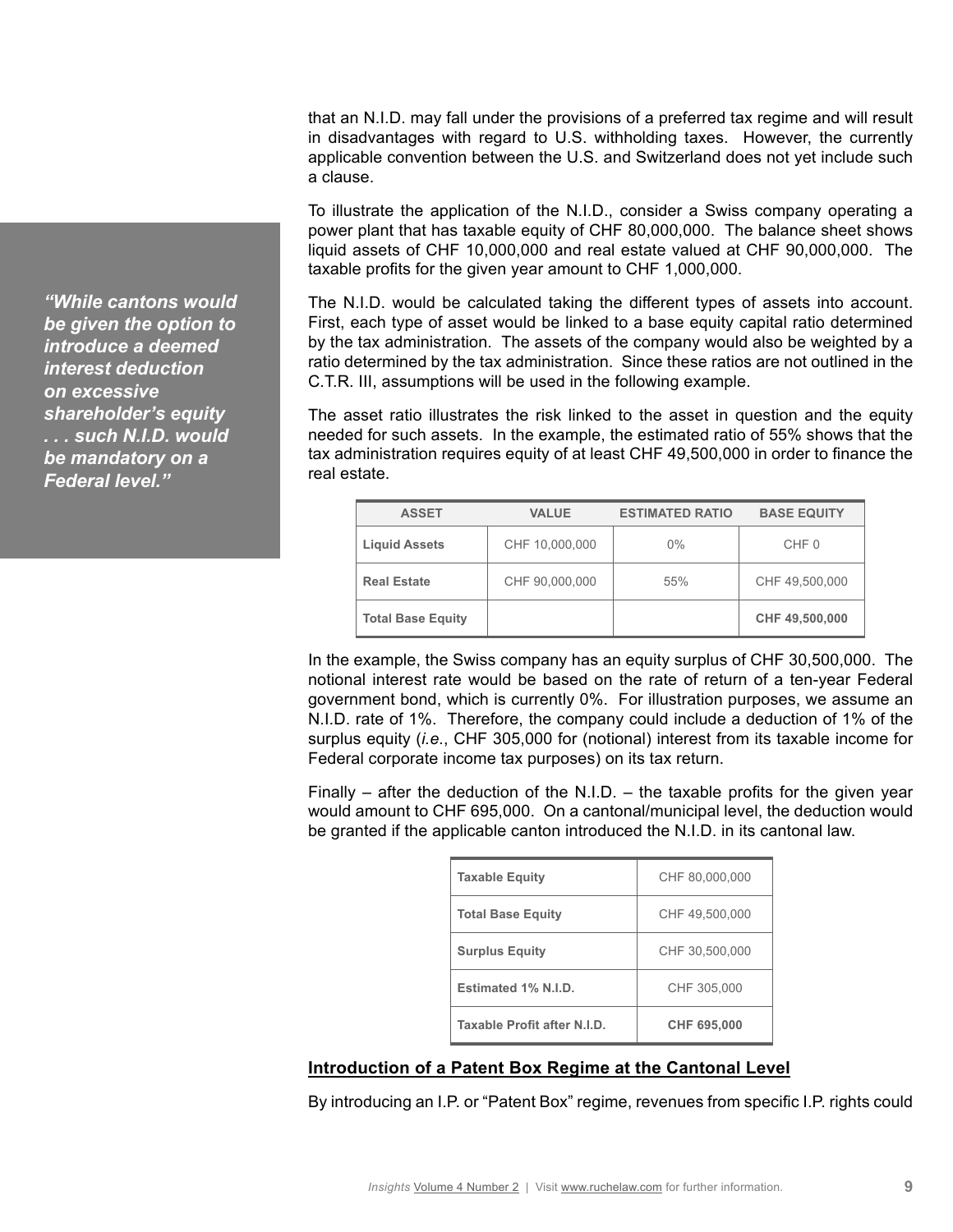be excluded from taxable profits up to a maximum of 90% of cantonal/municipal taxes.

The Patent Box regime is also used in other European countries such as Luxembourg and the U.K. However, it should be noted that these regimes are under international pressure from the O.E.C.D. Luxembourg has already announced its plan to abolish the current regime since it is not in line with international standards.

To ensure legal certainty, the Swiss Patent Box regime would follow the approach recommended by the O.E.C.D. and thus fulfill international standards. Action 5 of the B.E.P.S. Project requires companies to have substantial activity in a jurisdiction in order to benefit from this type of preferred tax regime.

#### **Introduction of an Optional Deduction for Research and Development at the Cantonal Level**

In addition to the Patent Box regime, the C.T.R. III would introduce an optional deduction of 50% for research and development ("R&D") costs incurred in Switzerland. Since the optional deduction was limited to costs incurred in Switzerland, it was anticipated that the measure would be in line with the prospective standards of the O.E.C.D. and E.U. This incentive was intended to encourage entities with innovative activities to move to or remain in Switzerland.

Consider, as an example, a Swiss company that sells watches, parts of which are researched and developed by the Swiss company. The taxable net profit amounts to CHF 2,000,000 and the costs for R&D incurred in Switzerland amount to CHF 300,000. The final taxable profit would be calculated as follows:

| <b>Taxable Net Profit for Federal Tax Purposes</b>         | CHF 2,000,000 |
|------------------------------------------------------------|---------------|
| 50% Deduction for R&D                                      | CHF 150,000   |
| <b>Taxable Profit for Cantonal/ Municipal Tax Purposes</b> | CHF 1,850,000 |

#### **Introduction of an Overall Limitation at the Cantonal Level**

The measures of the reform would have allowed for up to an 80% reduction of profits at the cantonal/municipal level. However, individual cantons could introduce lower thresholds in order to allow for more planning possibilities.

#### **General Lowering of Cantonal Corporate Income Tax Rates**

Under the C.T.R. III, the cantons would be free to decrease their cantonal/municipal corporate income tax rates, and prior to the public vote, certain cantons had already announced plans for substantial rate reductions. In Geneva, for example, the aggregate tax rate (including Federal taxes) was expected to be lowered from approximately 24% to as low as 13.5%. The canton of Zug, known as one of the most attractive cantons in Switzerland, also announced a plan to further reduce its aggregated tax rate from approximately 14.6% to 12%. However, other cantons, such as the canton of Zürich, were expected to adjust their aggregate tax rates only slightly, from 21.1% to 18.2%, while introducing the other above-mentioned measures in order to remain attractive.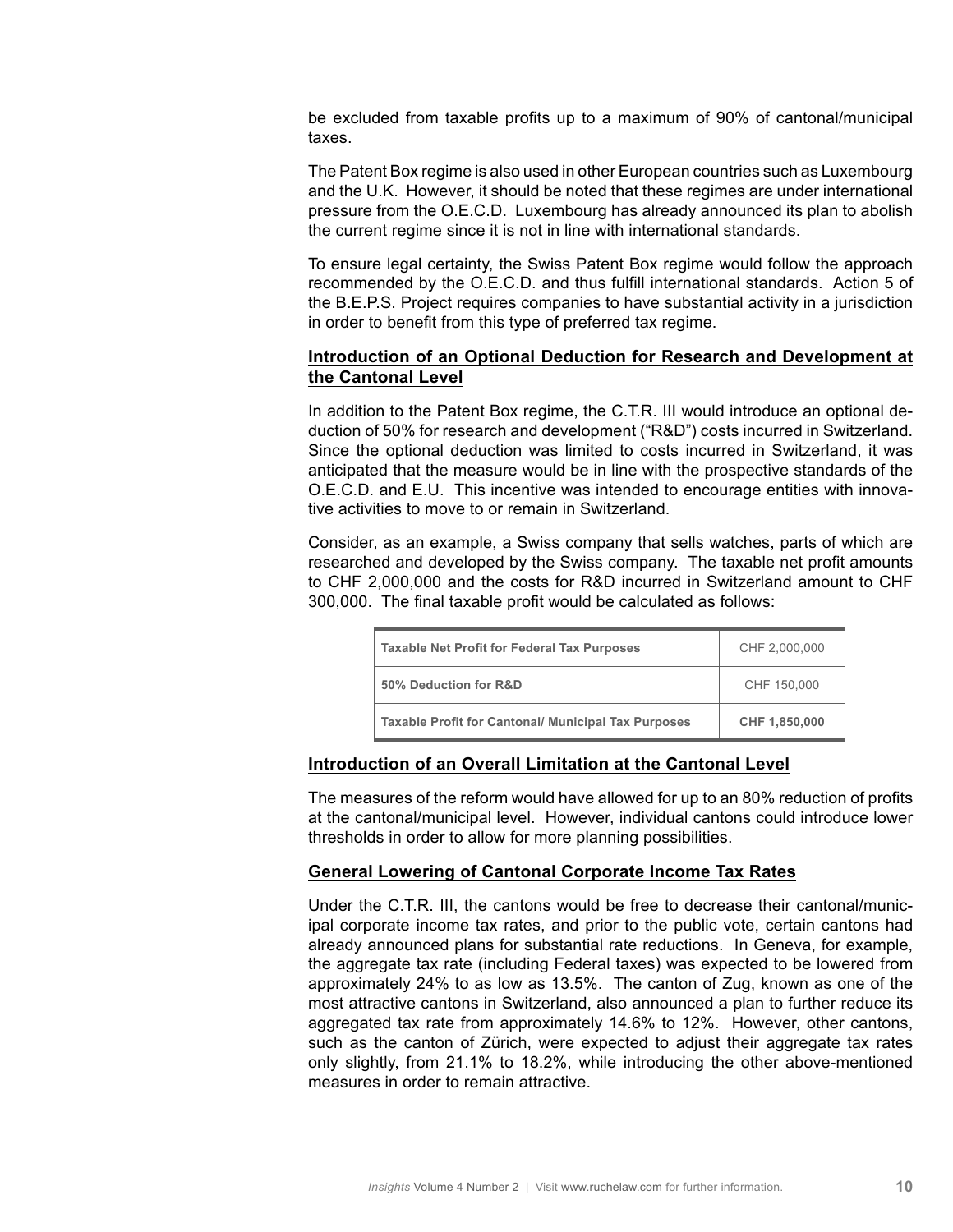### **Abolishment of Stamp Duty and Introduction of Tonnage Tax**

In the course of Parliamentary review, other measures, such as abolishing the stamp duty of 1% on equity, were rejected or postponed. Additionally, the introduction of a so-called tonnage tax for shipping companies that operate marine transport services was deferred for further analysis within a consultation procedure and was expected to be dealt with in a separate proposal.

#### **Tax Holidays**

As a side note, the Federal and cantonal tax holidays would not affected or altered by the reform. Therefore, newly established businesses could continue to profit from a tax holiday of up to ten years in designated areas in Switzerland.

#### **Companies Affected by the C.T.R. III**

For Swiss-resident companies, the specific consequences and opportunities created under the C.T.R. III would require individual assessment. In general, all Swissresident companies would profit from the lower corporate income tax rates. In certain cases, a relocation of activities to a low-tax canton may have proved beneficial. For companies currently profiting from preferred tax regimes, direct implications of the C.T.R. III would have been as follows:

Holding companies would be subject to ordinary taxation on a cantonal/municipal level. However, the participation exemption, as currently applied for Federal taxes, would also become applicable on a cantonal/municipal level. Thus, the reform would, in most cases, not have a significant impact, as most holding company income is derived from participations.

Mixed, administrative, and principal companies would also be subject to ordinary taxation on the cantonal/municipal and Federal levels. During a transitional period, such companies could profit from depreciations and/or amortizations on hidden reserves and self-generated goodwill, and lower tax rates would apply. In cases where such companies have I.P. rights, they could also profit from the Patent Box regime.

Swiss finance branches would be subject to ordinary taxation on a cantonal/municipal level. While the same consequences as for mixed and administrative companies apply, Swiss finance branches may profit from the N.I.D.

# **OUTLOOK**

On February 12, 2017, 59.1% of Swiss voters rejected the fundamental overhaul of the Swiss tax system under the C.T.R. III. Supporters argued that the reform would help to attract and keep multinational companies in Switzerland. Opponents said that taxpayers, especially of the middle class, would pay higher taxes because the lower tax rates will lead to a shortfall in revenue.

The C.T.R. III would have led to a tax system consistent with international standards. Although the C.T.R. III included significant changes to Swiss Federal and cantonal tax legislation, the measures were aimed at keeping Switzerland competitive for multinational companies operating globally. At the same time, Switzerland would have retained an internationally competitive and attractive tax system that should